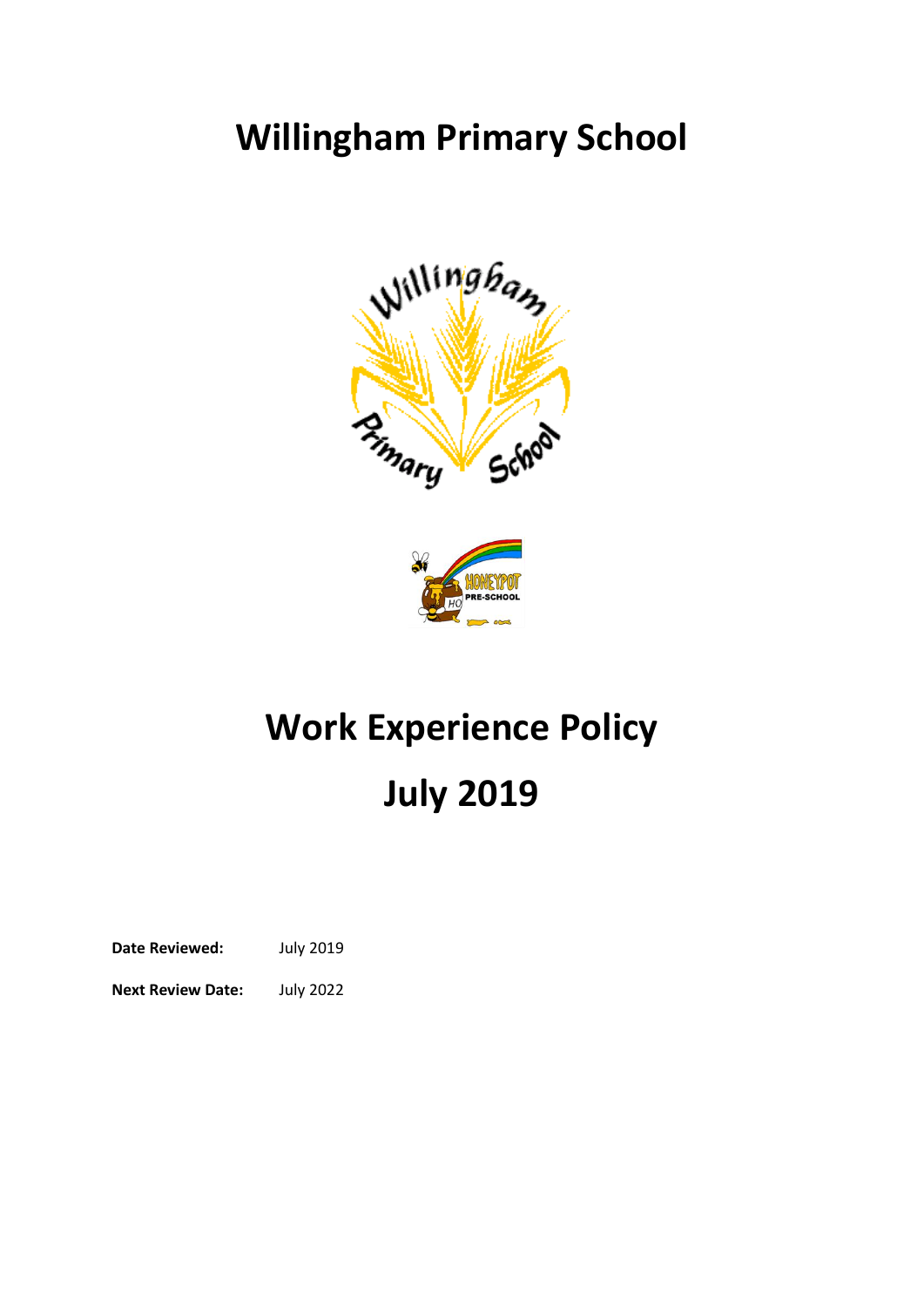Work experience is an important part of preparing students for employment. It enables students to learn about the world of work in a real life working environment. With this in mind, Willingham Primary School is supportive of students from other schools and colleges wishing to undertake their work experience at Willingham Primary School.

# **Information Prior to acceptance**

It is the responsibility of the Head teacher/staff mentor to ensure the school receives adequate information on prospective work experience students prior to them being accepted as suitable candidates to work with our pupils. We will require emergency contact details for each student. Pupil safeguarding must be at the forefront of every decision made with regards to accepting students.

# **First Day Induction**

It is the responsibility of the Head teacher to ensure that any student invited into the school environment is given proper basic training/briefing on the following subjects for their own safety and that of school pupils and staff:

- **•** Behaviour Management
- Child Protection
- Code of Conduct
- Confidentiality
- Dress Code
- Fire / Emergency Evacuation Procedure
- First Aid procedures
- Health and Safety
- Use of mobile phones

Students should be assigned to a mentor who will be their first point of contact during their time with the school.

# **Confidentiality**

During time spent at Willingham Primary School it must be stressed to students that all conversations and any documentation they may have access to is strictly confidential and should be treated as such.

#### **Signing in**

Students must sign in using the digital system at reception each day upon arrival and departure. Arrangements for students to leave at lunch have to be signed by parent/guardian.

#### **What students should do while on work experience**

As far as possible, students should undertake real tasks to give an idea of the work carried out by teaching staff. They should be offered a basic understanding of how teachers organise their day to meet the needs of the pupils. Students should be encouraged to display any particular skills they may have to enhance pupils' learning in the class they are working with, wherever appropriate.